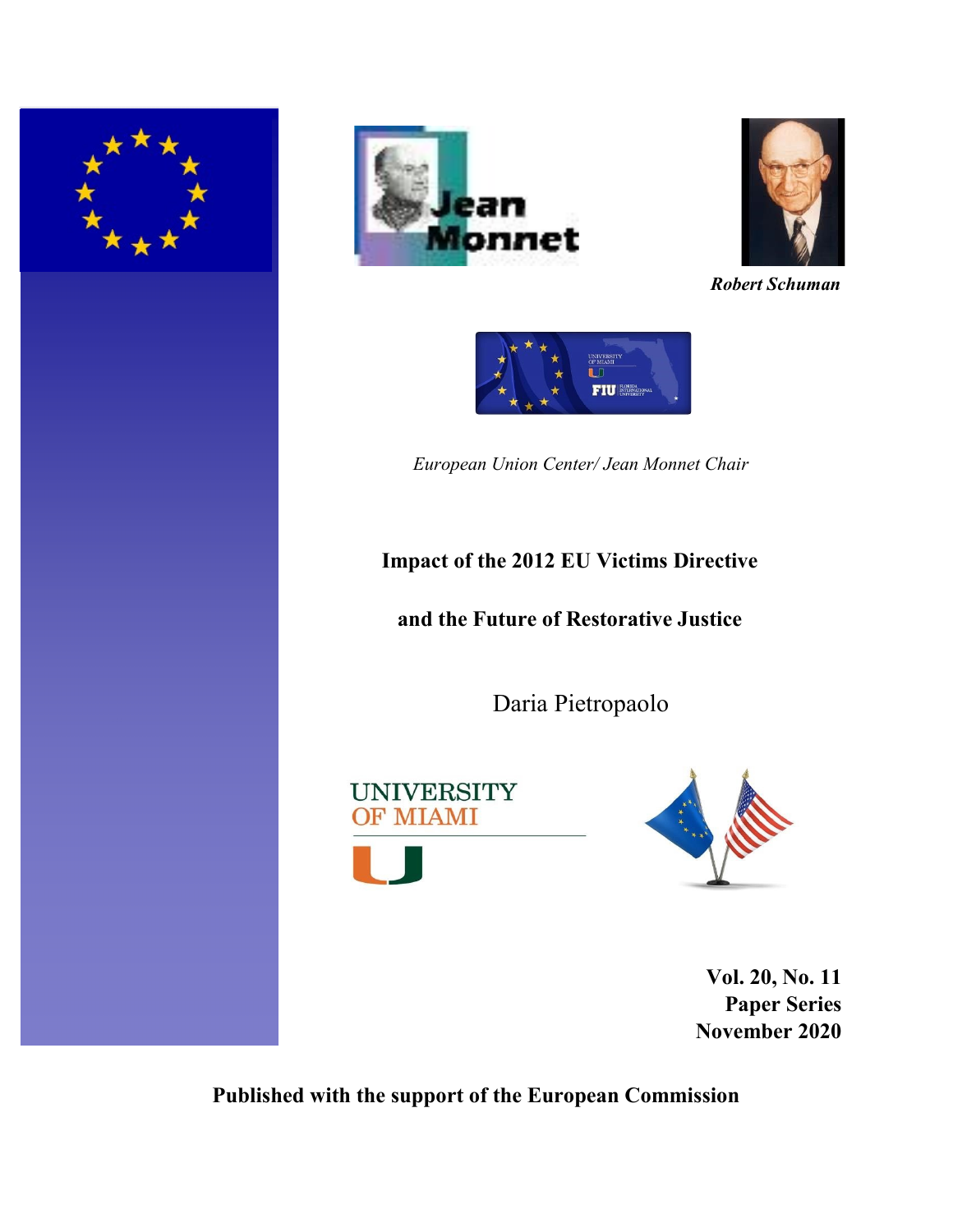### **The Jean Monnet/ Robert Schuman Paper Series**

The Jean Monnet/Robert Schuman Paper Series is produced by the Jean Monnet Chair and the European Union Center of the University of Miami.

These monographic papers analyze ongoing developments within the European Union as well as recent trends which influence the EU's relationship with the rest of the world. Broad themes include, but are not limited to:

- **O** The Lisbon Treaty
- **O** The Euro zone crisis
- **O** Immigration and cultural challenges
- **O** Security threats and responses  $\geq$  The EU's neighborhood policy
- **O** The EU and Latin America
- **O** The EU as a model and reference in the world
- **O** Relations with the United States
- **O** Consequences of Brexit

These topics form part of the pressing agenda of the EU and represent the multifaceted and complex nature of the European integration process. These papers also seek to highlight the internal and external dynamics which influence the workings of the EU and its relationship with the rest the world.

#### *European Union Center*

### *Jean Monnet Chair Staff*

| University of Miami            | <b>Joaquín Roy Director</b>                |
|--------------------------------|--------------------------------------------|
| 1300 Campo Sano Building, 220C | <b>Beverly Barrett Associate Editor</b>    |
| Coral Gables, FL 33124-2231    | <b>Melanie Goergmaier Associate Editor</b> |
| Phone: 305-284-3266            | Maxime Larivé Research Associate           |
| Fax: (305) 284 4406            | María Lorca Research Associate             |
| Web: www.miami.edu/eucenter    |                                            |

**Florida International University Markus Thiel** (Director, FIU)

### *International Jean Monnet Editorial Advisors:*

**Philippe de Lombaerde**, UNU/CRIS, Brugge, Belgium **Carlos Hakansson,** Universidad de Piura, Perú **Kurt Hübner**, University of British Columbia, Vancouver **Finn Laursen,** University of Southern Denmark **John McCormick,** Indiana University, Purdue **Félix Peña**, Universidad Nacional de Tres de Febrero, Buenos Aires, Argentina **Beatriz Pérez de las Heras**, Universidad de Deusto, Bilbao **Manuel Porto**, University of Coimbra, Portugal **Lorena Ruano**, CIDE, Mexico **Eric Tremolada**, Universidad del Externado de Colombia, Bogotá, Colombia **Roberto Domínguez**, Suffolk University, Boston **Francesc Granell**, University of Barcelona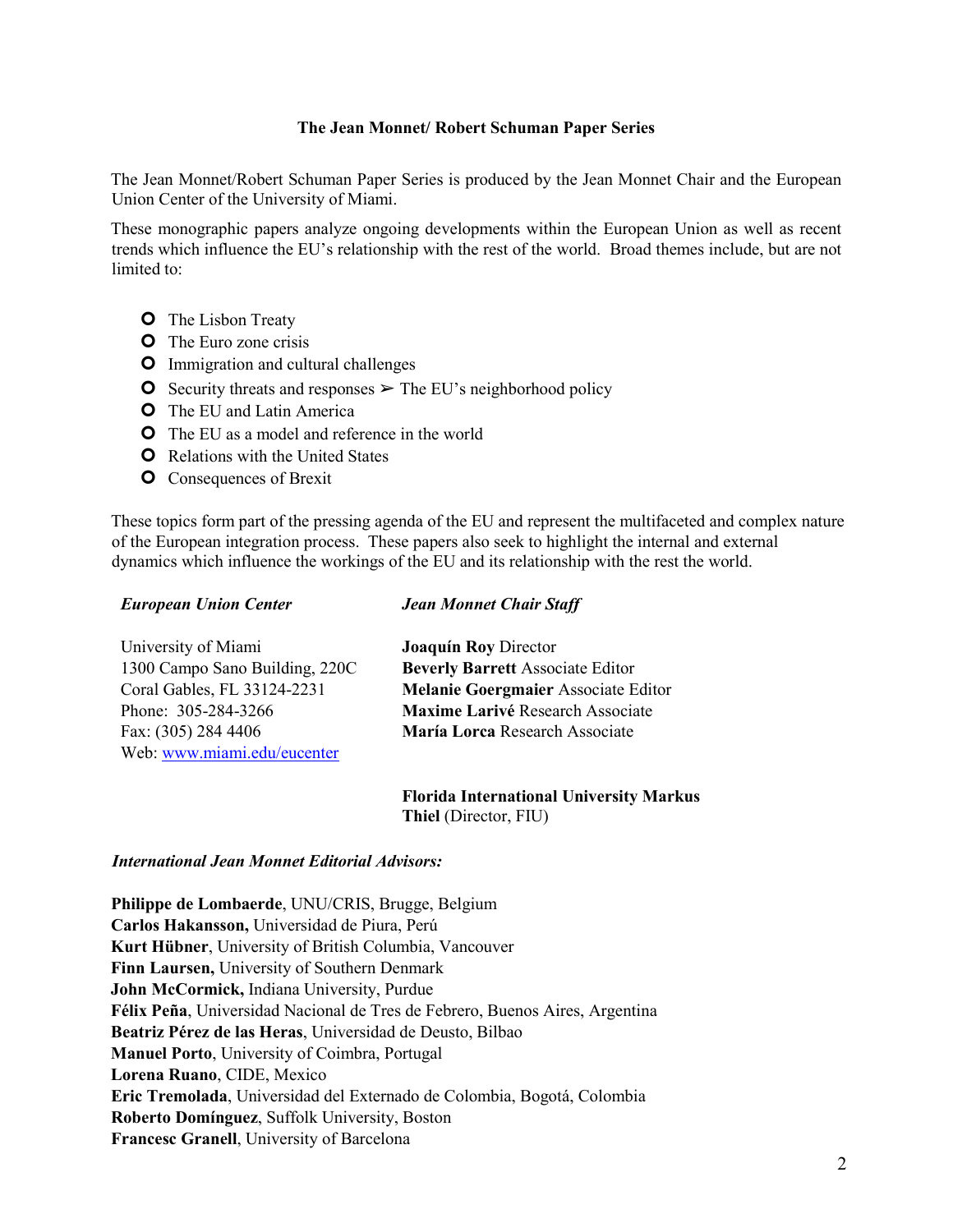## **Impact of the 2012 EU Victims Directive and the Future of Restorative Justice**

Daria Pietropaolo<sup>[1](#page-2-0)</sup>

*"Make men work together, show them that beyond their differences and geographical boundaries there lies a common interest."* – Jean Monnet

## I. Introduction

The non-binding nature of European and international victims' rights instruments have weakened the ability of supranational bodies, such as the European Union (EU), to implement victim rights policies.<sup>[2](#page-2-1)</sup> Before the EU's Framework Decision on the standing of victims in criminal proceedings in 2001, there were no provisions referring to the victim's rights structure of restorative justice.<sup>[3](#page-2-2)</sup> Since then, the European Union has seen growth in the awareness and integration of restorative justice, especially in the 2012 EU Victims Directive.<sup>[4](#page-2-3)</sup> However, restorative justice is often incompletely actualized due to a lack of capacity or desire from EU member states to ensure that victims and offenders have equal access to restorative justice.<sup>[5](#page-2-4)</sup> An exploration on the development of restorative justice in the EU will reveal the strengths and weaknesses of the EU's relationship with its constituent states in this area.

## II. History of Restorative Justice in the EU

The development of transnational restorative victims' rights work mirrored the European community's familiarity with restorative justice and the limits of the EU's ability to impose on national sovereignty. From 1999-2007, the Council of Europe adopted recommendations and commentaries which promoted mediation and other restorative-based programs to be integrated into criminal justice agencies. In response to the Council of Europe, the European Commission

<span id="page-2-0"></span><sup>&</sup>lt;sup>1</sup> Daria Pietropaolo is a Junior at the University of Miami with majors in Political Science and Restorative Justice. She has a particular interest in international relations and conflict resolution.

<span id="page-2-1"></span><sup>2</sup> Lauwaert, Katrien. "Restorative Justice in the 2012 EU Victims Directive: A Right to Quality Service, but No Right to Equal Access for Victims of Crime." *Restorative Justice,* vol. 1, no. 3, 2013, 414.

<span id="page-2-2"></span><sup>&</sup>lt;sup>3</sup> Ibid. Restorative Justice is a process whereby the victim and the offender may voluntarily participate in the resolution of matters arising from the criminal offence through the help of an impartial third party. See more at: DIRECTIVE 2012/29/EU OF THE EUROPEAN PARLIAMENT AND OF THE COUNCIL, Art. 2d.

<span id="page-2-3"></span><sup>4</sup> Known as Directive 2012/29/EU. An EU directive is a legislative act to which member states must adhere by incorporating the directive's objective into national law. National authorities must then communicate these measures to the European Commission within the time frame stated in order to avoid infringement proceedings. See more at: "Types of EU Law." *European Commission - European Commission*, 12 July 2019; Regulations, Directives and Other Acts." *European Union*, 7 Mar. 2019; McCormick, John. *European Union Politics,* 89; DIRECTIVE 2012/29/EU OF THE EUROPEAN PARLIAMENT AND OF THE COUNCIL.

<span id="page-2-4"></span><sup>5</sup> Marder, Ian D. "Restorative Justice and the Council of Europe: An Opportunity for Progress." *Penal Reform International*, 4 July 2018.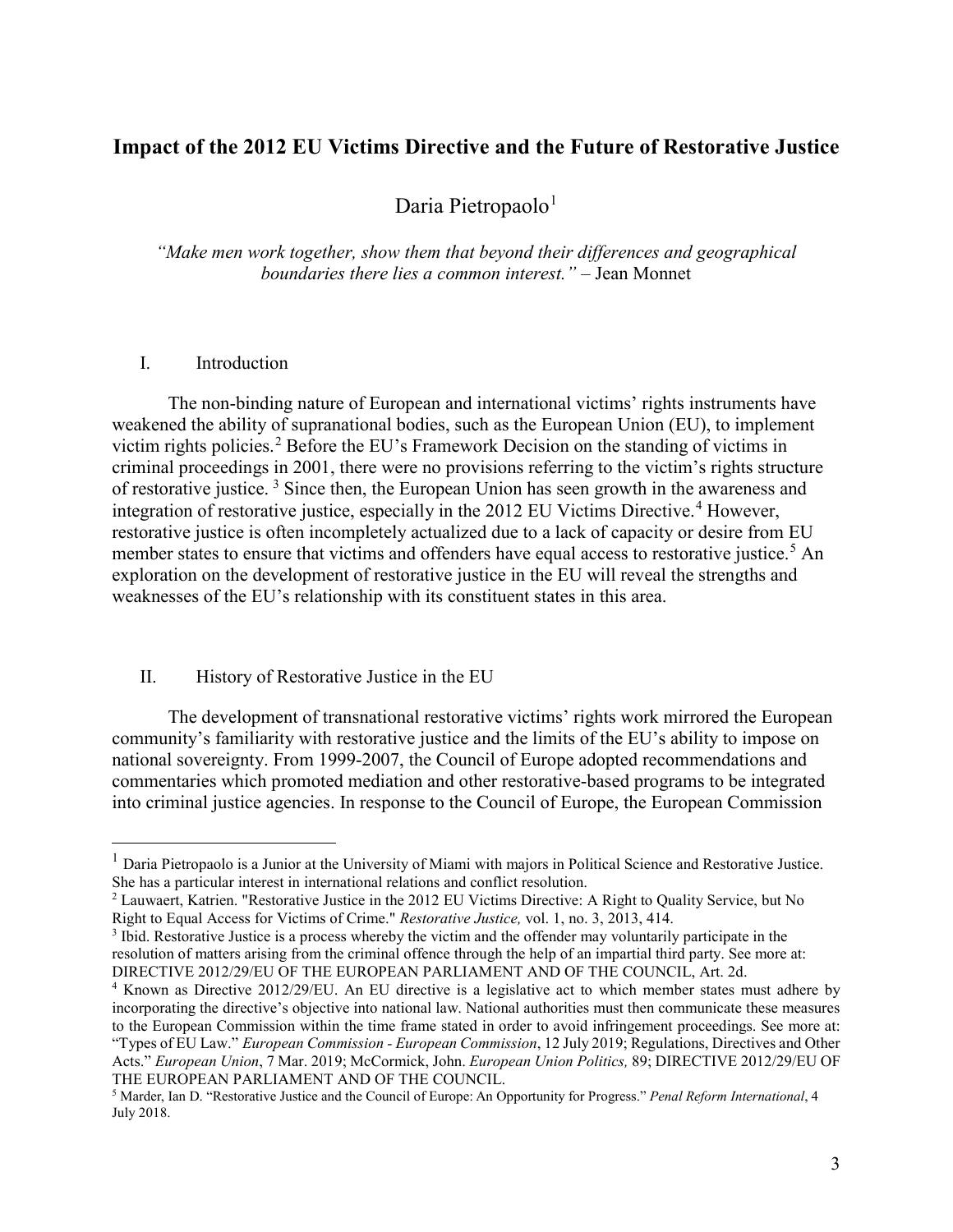for the Efficiency of Justice (CEPEJ) noted in 2007 that there still remained a lack of awareness, availability, and training in the programing of restorative justice, thus making it difficult for the original 1999 Recommendation to be implemented completely and effectively.<sup>[6](#page-3-0)</sup> This inability to dictate implementation is partially due to the difference in sovereignty. The EU is characterized by regional integration, which affords members a dual-sovereignty: one that is state-centered and one that comprises a collective personality. Criminal justice systems belong to the statehood sovereignty of a member and are thus not dictated by the EU. However, the EU does reinforce the criminal justice systems by its advocacy for the protection of human rights.

#### III. The 2012 EU Victims Directive and Restorative Justice Potential

Due to various actions from victim's rights advocates in Europe,<sup>[7](#page-3-1)</sup> the European Commission decided it was necessary to take action by proposing a Directive in 2012. This Directive of the European Parliament and the Council established core standards on the "rights, support, and protection of victims of crime in Europe"<sup>[8](#page-3-2)</sup> by outlining restorative justice services,<sup>[9](#page-3-3)</sup> training, and capacity guidelines.[10](#page-3-4) This Directive has affected legislative and policy reforms among EU member states to improve the statutory rights and services for victims of crime. This is a progressive step for member states in the field of criminal justice, but the 2012 Directive does have its limitations. While there is established quality of restorative justice services, there is no equal access protection. Additionally, the scope of restorative justice for the EU as it pertains to its member states is restricted to the criminal procedure of each member state.<sup>[11](#page-3-5)</sup> This highlights the tension between promoting a collective personality which values justice and the implementation of such priorities on a state-by-state basis, as criminal justice systems are within the domestic sovereign realm of each member state.

Along with various scholars of restorative justice, the Council of Europe has revealed in its 2018 restorative justice recommendation that in Europe, many victims and offenders are not

<span id="page-3-0"></span> <sup>6</sup> Marder, Ian D. "Restorative Justice and the Council of Europe: An Opportunity for Progress." *Penal Reform International*, 4 July 2018.

<span id="page-3-1"></span><sup>7</sup> Including Stockholm Programme (2009), the Budapest roadmap (2011), and even the Lisbon Treaty provided legal grounds to strongly advocate for victims' rights. See more at: Lauwaert, Katrien. "Restorative Justice in the 2012 EU Victims Directive: A Right to Quality Service, but No Right to Equal Access for Victims of Crime." *Restorative Justice,* vol. 1, no. 3, 2013, 415-6.

<span id="page-3-2"></span><sup>8</sup> Marder, Ian D. "Restorative Justice and the Council of Europe: An Opportunity for Progress." *Penal Reform International*, 4 July 2018.

<span id="page-3-3"></span><sup>&</sup>lt;sup>9</sup> "Restorative justice services, including for example victim-offender mediation, family group conferencing and sentencing circles, can be of great benefit to the victim, but require safeguards to prevent secondary and repeat victimisation, intimidation and retaliation. Such services should therefore have as a primary consideration the interests and needs of the victim, repairing the harm done to the victim and avoiding further harm." See more at: DIRECTIVE 2012/29/EU OF THE EUROPEAN PARLIAMENT AND OF THE COUNCIL, (46).

<span id="page-3-4"></span><sup>&</sup>lt;sup>10</sup> "Equally, training should be promoted for lawyers, prosecutors and judges and for practitioners who provide victim support or restorative justice services. This requirement should include training on the specific support services to which victims should be referred or specialist training where their work focuses on victims with specific needs and specific psychological training, as appropriate." See more at: DIRECTIVE 2012/29/EU OF THE EUROPEAN PARLIAMENT AND OF THE COUNCIL, (61).

<span id="page-3-5"></span><sup>11</sup> Marder, Ian D. "Restorative Justice and the Council of Europe: An Opportunity for Progress." *Penal Reform International*, 4 July 2018.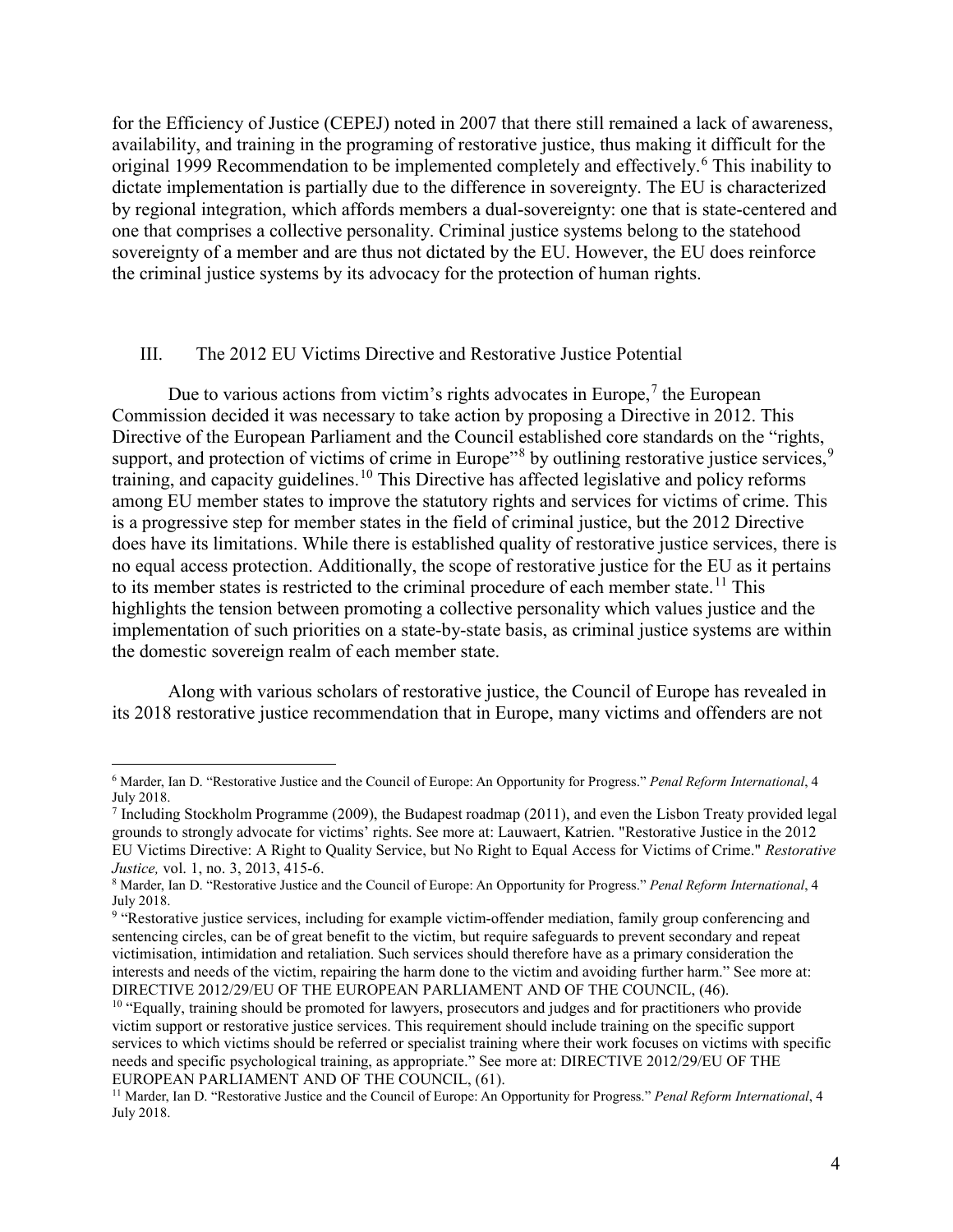able to access restorative justice services or opportunities that EU member states are providing.<sup>[12](#page-4-0)</sup> While areas in the Directive such as Article 4.2 take a step in the right direction by addressing when and whether restorative justice possibilities may be explored soon after the crime, there is still a question of who will have access to these possibilities.<sup>13</sup> Dr. Marder notes that these access problems are often due to "professional gatekeepers" who are unaware or unsupportive of restorative justice.<sup>[14](#page-4-2)</sup> These professional gatekeepers could exist at various stages in the trial process, further limiting the ability of the EU Directive to be implemented by a state. Since recommendations are not legally binding, such remedying of these domestic structural issues are in the hands of policymakers and state leadership.[15](#page-4-3)

## IV. Conclusion

The EU historically has been an advocate for victims' rights and has followed modern victims' rights trends by incorporating restorative justice into their 2012 Directive. If the EU wants to see the fruits of restorative justice for victims of crimes, it needs to take more specific action in its directives to member states. The 2012 Directive is useful as a good policy framework by means of implementing initial restorative justice measures, but a more comprehensive Directive establishing minimum expectations of capacity and accessibility of victims in member states to utilize restorative justice processes would allow for a more effective model to be integrated into domestic justice systems. If the EU promoted a more concrete model addressing these gaps, which prevent the equal access to restorative justice in member states, the EU could take another step closer to its priority of political unity. Such unity in this critical area of criminal justice would enhance the collective personality of the EU and its member states' integrated sovereignty.

<span id="page-4-0"></span><sup>&</sup>lt;sup>12</sup> Ibid., Lauwaert, Katrien. "Restorative Justice in the 2012 EU Victims Directive: A Right to Quality Service, but No Right to Equal Access for Victims of Crime." *Restorative Justice,* vol. 1, no. 3, 2013, 420.

<span id="page-4-1"></span><sup>&</sup>lt;sup>13</sup> Lauwaert, Katrien. "Restorative Justice in the 2012 EU Victims Directive: A Right to Quality Service, but No Right to Equal Access for Victims of Crime." *Restorative Justice,* vol. 1, no. 3, 2013, 420.

<span id="page-4-2"></span><sup>14</sup> Marder, Ian D. "Restorative Justice and the Council of Europe: An Opportunity for Progress." *Penal Reform International*, 4 July 2018.

<span id="page-4-3"></span><sup>15</sup> Ibid.